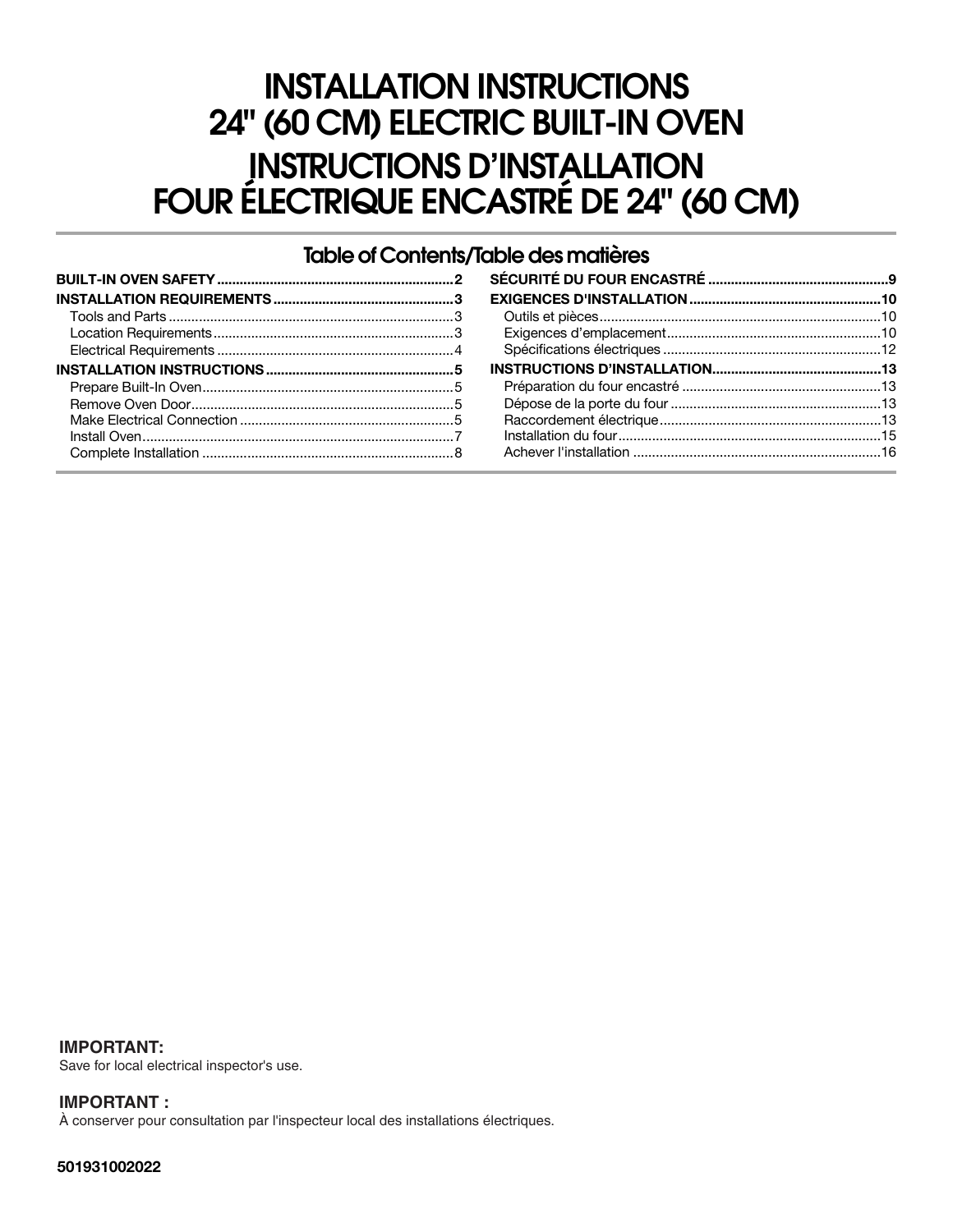# **BUILT-IN OVEN SAFETY**

# **Your safety and the safety of others are very important.**

We have provided many important safety messages in this manual and on your appliance. Always read and obey all safety messages.



This is the safety alert symbol.

This symbol alerts you to potential hazards that can kill or hurt you and others.

All safety messages will follow the safety alert symbol and either the word "DANGER" or "WARNING." These words mean:

## $\boldsymbol{\Lambda}$ **DANGER**

# **WARNING**

**You can be killed or seriously injured if you don't immediately follow instructions.**

**You can be killed or seriously injured if you don't follow instructions.**

All safety messages will tell you what the potential hazard is, tell you how to reduce the chance of injury, and tell you what can happen if the instructions are not followed.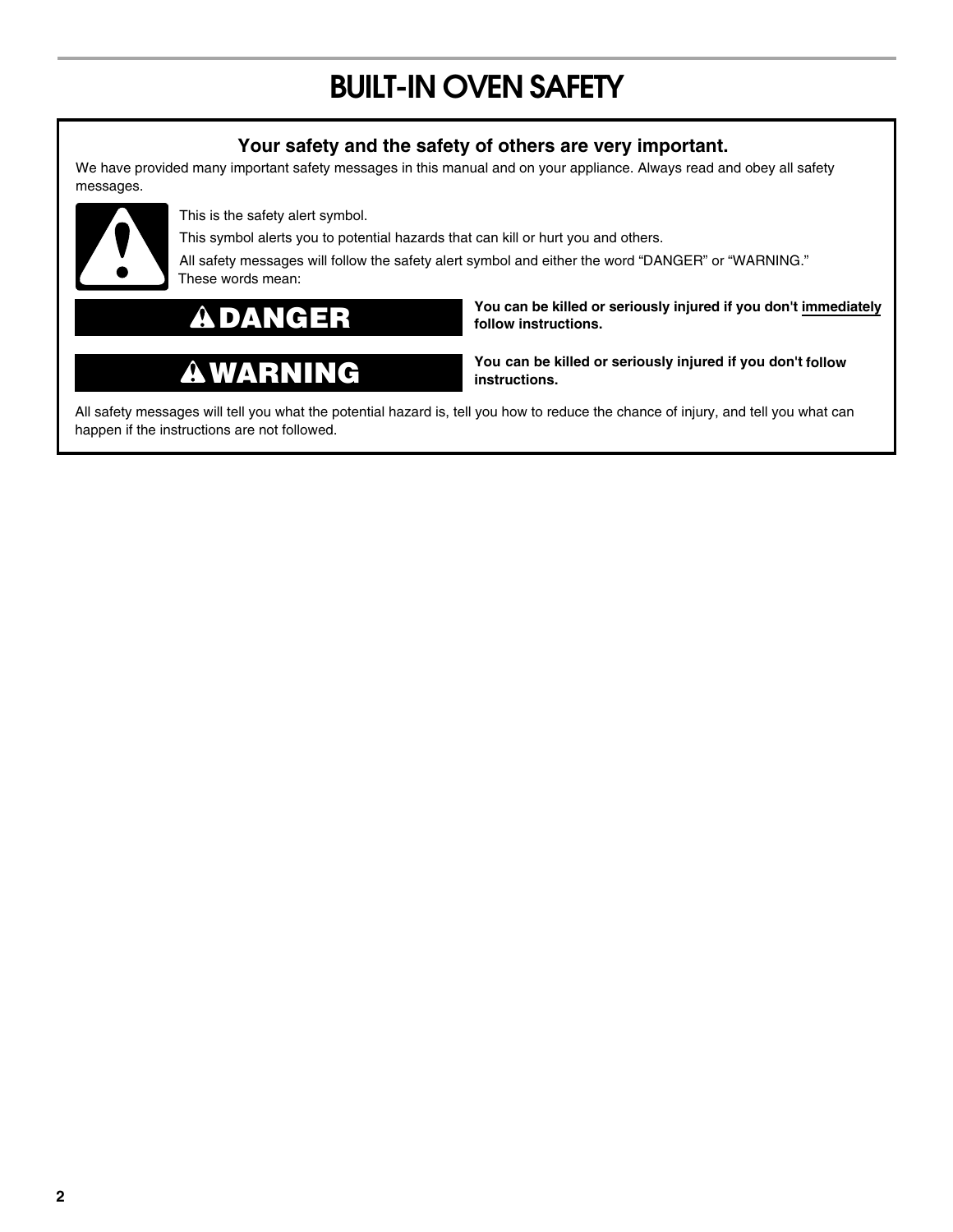# **INSTALLATION REQUIREMENTS**

## **Tools and Parts**

Gather the required tools and parts before starting installation. Read and follow the instructions provided with any tools listed here.

## **Tools needed**

- Phillips screwdriver
- Flat-blade screwdriver
- Measuring tape
- Drill (for wall cabinet installations)
- 1" (2.5 cm) drill bit (for wall cabinet installations)
- **Level**

### **Parts needed**

■ CSA approved wire connectors

### **Parts supplied**

- Two  $4 \times 25$  mm self-tapping screws
- CSA approved conduit connector

Check local codes. Check existing electrical supply. See "Electrical Requirements."

It is recommended that all electrical connections be made by a licensed, qualified electrical installer.

# **Location Requirements**

**IMPORTANT:** Observe all governing codes and ordinances.

- Cabinet opening dimensions that are shown must be used. Given dimensions provide minimum clearance with oven.
- Recessed installation area must provide complete enclosure around the recessed portion of the oven.
- Grounded electrical supply is required. See "Electrical Requirements" section.
- Electrical supply junction box should be located 3" (7.6 cm) maximum below the support surface when the oven is installed in a wall cabinet. A 1" (2.5 cm) minimum diameter hole should have been drilled in the right rear or left rear corner of the support surface to pass the appliance cable through to the junction box.

**NOTE:** For undercounter installation, it is recommended that the junction box be located in the adjacent right or left cabinet. If you are installing the junction box on rear wall behind oven, the junction box must be recessed and located in the upper or lower right or left corner of the cabinet to allow the oven to fit into the cabinet opening.

Oven support surface must be solid, level and flush with bottom of cabinet cutout. Floor must be able to support an oven weight of 140 lbs (63.5 kg).

**IMPORTANT:** To avoid damage to your cabinets, check with your builder or cabinet supplier to make sure that the materials used will not discolor, delaminate or sustain other damage. This oven has been designed in accordance with the requirements of CSA International and complies with the maximum allowable wood cabinet temperatures of 194°F (90°C).

### **Undercounter Installation (with cooktop installed above):**

Ovens approved for this type of installation have an approval label located on the top of the oven. Refer to undercounter installation instructions for cutout dimensions and approved oven cooktop combinations (a separate sheet).

### **Product Dimensions**



### **Cabinet Dimensions**

**IMPORTANT:** The cabinet should be configured with openings as shown in the following illustrations to allow the cooling system to work properly. Suggested dimenions of the openings are shown.

Arrows show the air circulation needed for proper cooling of the oven during operation.

### **Undercounter**



- *A. 1*³⁄₁₆*" (3.0 cm) maximum B. 19*⁵⁄₈*" (50.0 cm) minimum C. 21*⁵⁄₈*" (55.0 cm) minimum*
- *D. 22" (56.0 cm) minimum E. 23*⁵⁄₈*" (60.0 cm) minimum*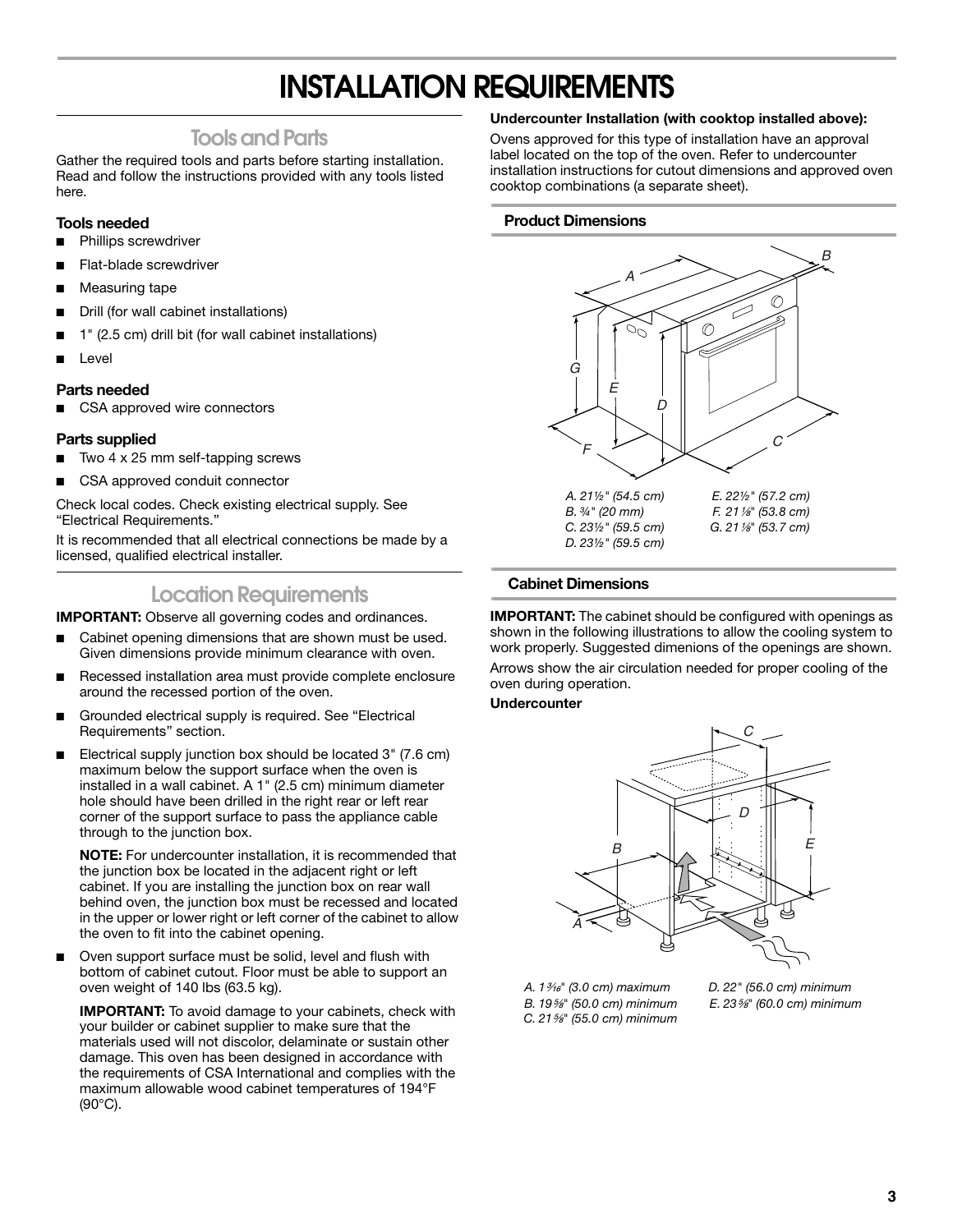

*A.* ³⁄₁₆*" (5 mm)*

### **Installed in Built-In Cabinet**



*A. 1*³⁄₁₆*" (3.0 cm) maximum B. 19*⁵⁄₈*" (50.0 cm) minimum C. 21*⁵⁄₈*" (55.0 cm) minimum*

*D. 22" (56.0 cm) minimum E. 23±*¹⁄₁₆*" (58.3±0.2 mm)*

# **Electrical Requirements**

If codes permit and a separate ground wire is used, it is recommended that a qualified electrical installer determine that the ground path and the wire gauge are in accordance with local codes.

Check with a qualified electrical installer if you are not sure the oven is properly grounded.

This oven must be connected to a grounded metal, permanent wiring system.

Be sure that the electrical connection and wire size are adequate and in conformance with the CSA Standards C22.1-94, Canadian Electrical Code, Part 1 and C22.2 No. O-M91-latest edition, and all local codes and ordinances.

A copy of the above code standards can be obtained from:

Canadian Standards Association 178 Rexdale Blvd. Toronto, ON M9W 1R3 CANADA

### **Electrical Connection**

To properly install your oven, you must determine the type of electrical connection you will be using and follow the instructions provided for it here.

Oven must be connected to the proper electrical voltage and frequency as specified on the model/serial number rating plate. The model/serial number rating plate is located on the right vertical part of the oven frame. See the following illustration.



*A. Model/serial number plate*

- Models rated 3.6 kW and below at 120/240 volts require a separate 15-amp circuit. Models rated 3.6 to 4.8 kW at 120/240 volts require a separate 20-amp circuit.
- A circuit breaker is recommended.
- Connect directly to the circuit breaker box (or fused disconnect) through flexible, armored or nonmetallic sheathed, copper cable (with grounding wire). See "Make Electrical Connection" section.
- CSA approved flexible conduit from the oven should be connected directly to the junction box.
- Fuse both sides of the line.
- Do not cut the conduit. The length of conduit provided is for serviceability of the oven.
- A CSA approved conduit connector must be provided.
- If the house has aluminum wiring, follow the procedure below:
	- **1.** Connect a section of solid copper wire to the ends of the CSA approved flexible conduit leads.
	- **2.** Connect the aluminum wiring to the added section of copper wire using special connectors and/or tools designed for joining copper to aluminum.

Follow the electrical connector manufacturer's recommended procedure. Aluminum/copper connection must conform with local codes and industry accepted wiring practices.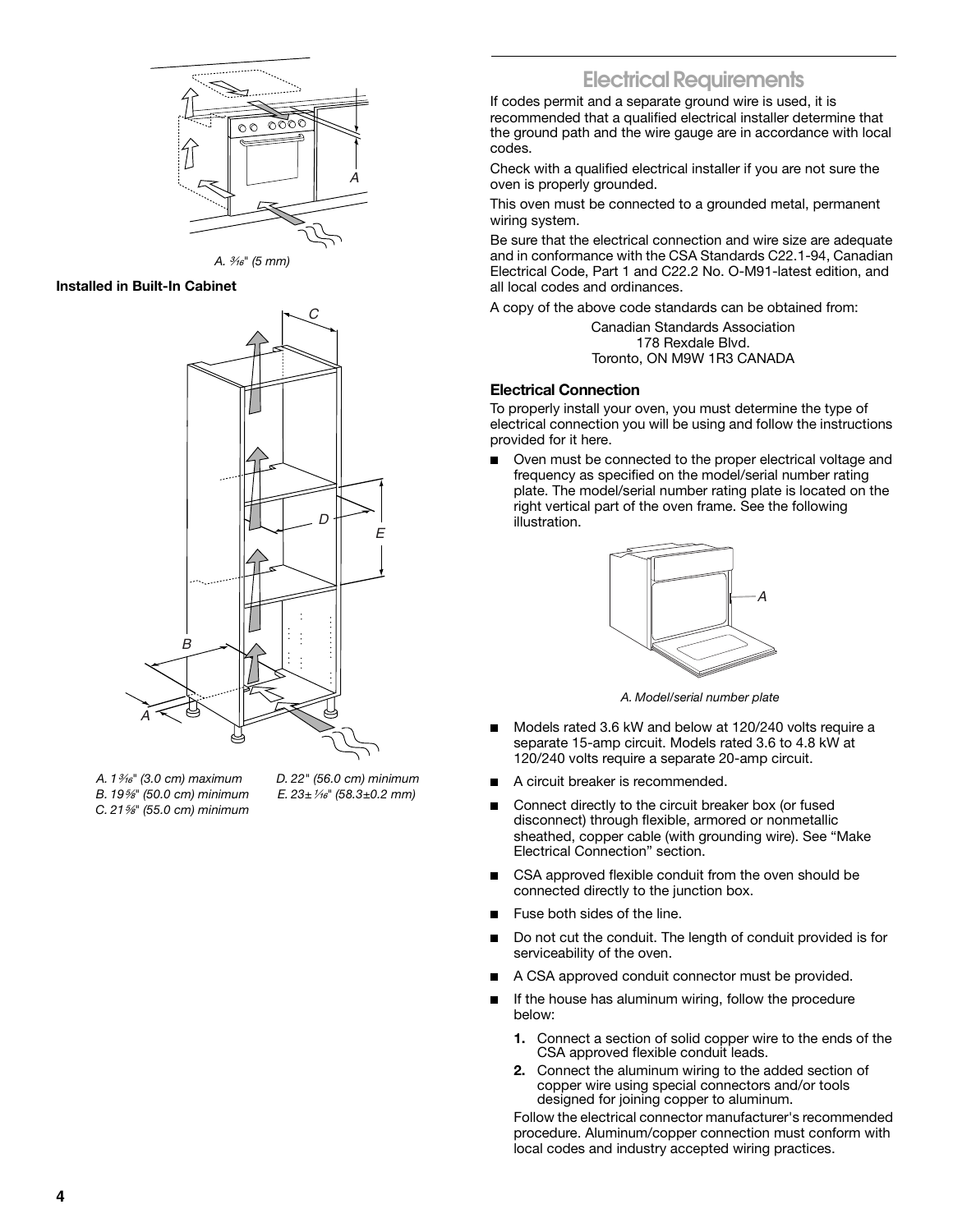# **INSTALLATION INSTRUCTIONS**

# **Prepare Built-In Oven**

**1.** Decide on the final location for the oven. Avoid drilling or cutting into house wiring during installation.

# **WARNING**

**Excessive Weight Hazard**

**Use two or more people to move and install oven.**

**Failure to do so can result in back or other injury.**

- **2.** To avoid floor damage, set the oven onto cardboard prior to installation. Do not use handle or any portion of the front frame for lifting.
- **3.** Remove the shipping materials and tape from the oven.
- **4.** Remove the hardware package from inside the bag containing literature.
- **5.** Remove and set aside racks and other parts from inside the oven.
- **6.** Move oven and cardboard close to the oven's final location.

# **Remove Oven Door**

**IMPORTANT:** Use both hands to remove oven doors.

- **1.** Open oven door all the way.
- **2.** Flip up the hinge latch on each side.



- **3.** Close the oven door as far as it will shut.
- **4.** Lift the oven door while holding both sides. Continue to push the oven door closed and pull it away from the oven door frame.



# **Make Electrical Connection**

- **1.** Disconnect power.
- **2.** Remove terminal box cover screws.



This oven is manufactured with red and black power supply wires and a cabinet connected yellow/green wire twisted together. The oven is not supplied with a white neutral wire.



*A. Terminal box cover screws B. Terminal box cover*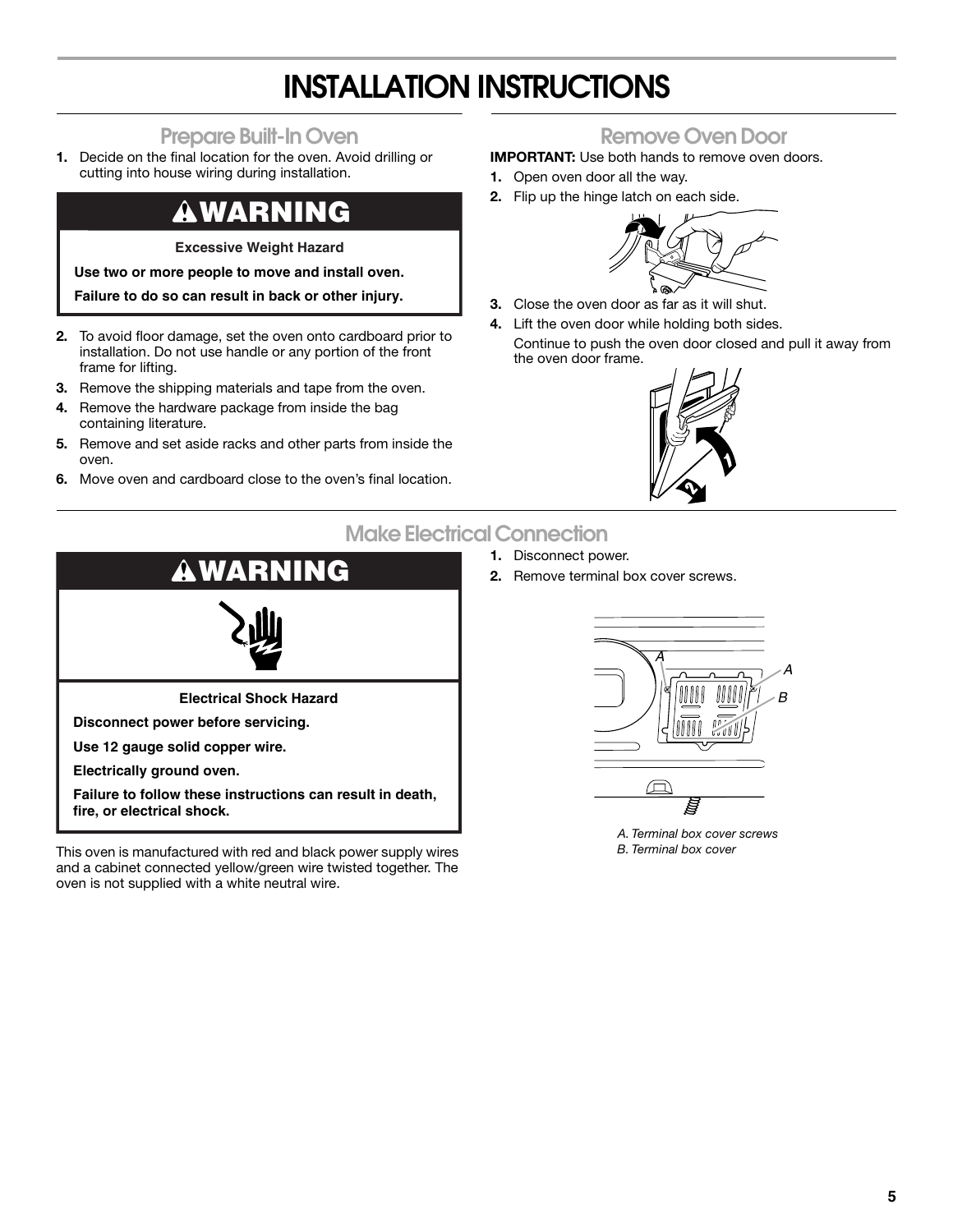**3.** Feed the CSA approved flexible conduit (A) through the opening in the bottom of the oven.

**IMPORTANT:** Connect the CSA approved flexible conduit so that the warning label lies outside the oven.



*A. CSA approved flexible conduit B. Warning label*

**4.** Connect red wire (D) to the middle terminal block post, connect the yellow/green wire (C) to the right terminal block post, and connect the black wire (B) to the left terminal block post. See the following illustration.



- *A. CSA approved flexible conduit B. Black wire (L1)*
- *C. Yellow/green wire (GND)*
- *D. Red wire (L2) E. Screws F. Opening in oven bottom*
- **5.** Tighten screws (E) on CSA approved flexible conduit (A).
- **6.** Reinstall terminal box cover.
- **7.** Feed the CSA approved flexible conduit from the oven through the opening in the cabinet.
- **8.** Remove junction box cover, if it is present.
- **9.** Install a CSA approved conduit connector to the junction box.



*A. CSA approved conduit connector*

- **10.** Route the CSA approved flexible conduit from the oven to the junction box through the CSA approved conduit connector.
- **11.** Tighten screws on conduit connector.

## **4-Wire Cable from Home Power Supply**



- *A. 4-wire cable from home power supply*
- *B. Red wires*
- *C. Green (bare) wire (GND) from home power supply*
- *Yellow/green wire (GND) from oven D. 3-wire CSA approved flexible conduit from oven*
- *E. Junction box*
- *F. White wire (from home power supply)*
- *G. Wire connector*
- *H. Black wires*
	- *I. CSA approved conduit connector*
- **1.** Connect the 2 black wires (H) together using a CSA approved wire connector.
- **2.** Connect the 2 red wires (B) together using a CSA approved wire connector.
- **3.** Connect the yellow/green wire (C) from the oven to the green (bare) wire from the home power supply using a CSA approved wire connector.
- **4.** Put a wire connector on the end of the white wire (F). **NOTE:** Do not connect the yellow/green wire to the white wire in the junction box.
- **5.** Install junction box cover.
- **6.** Reconnect power.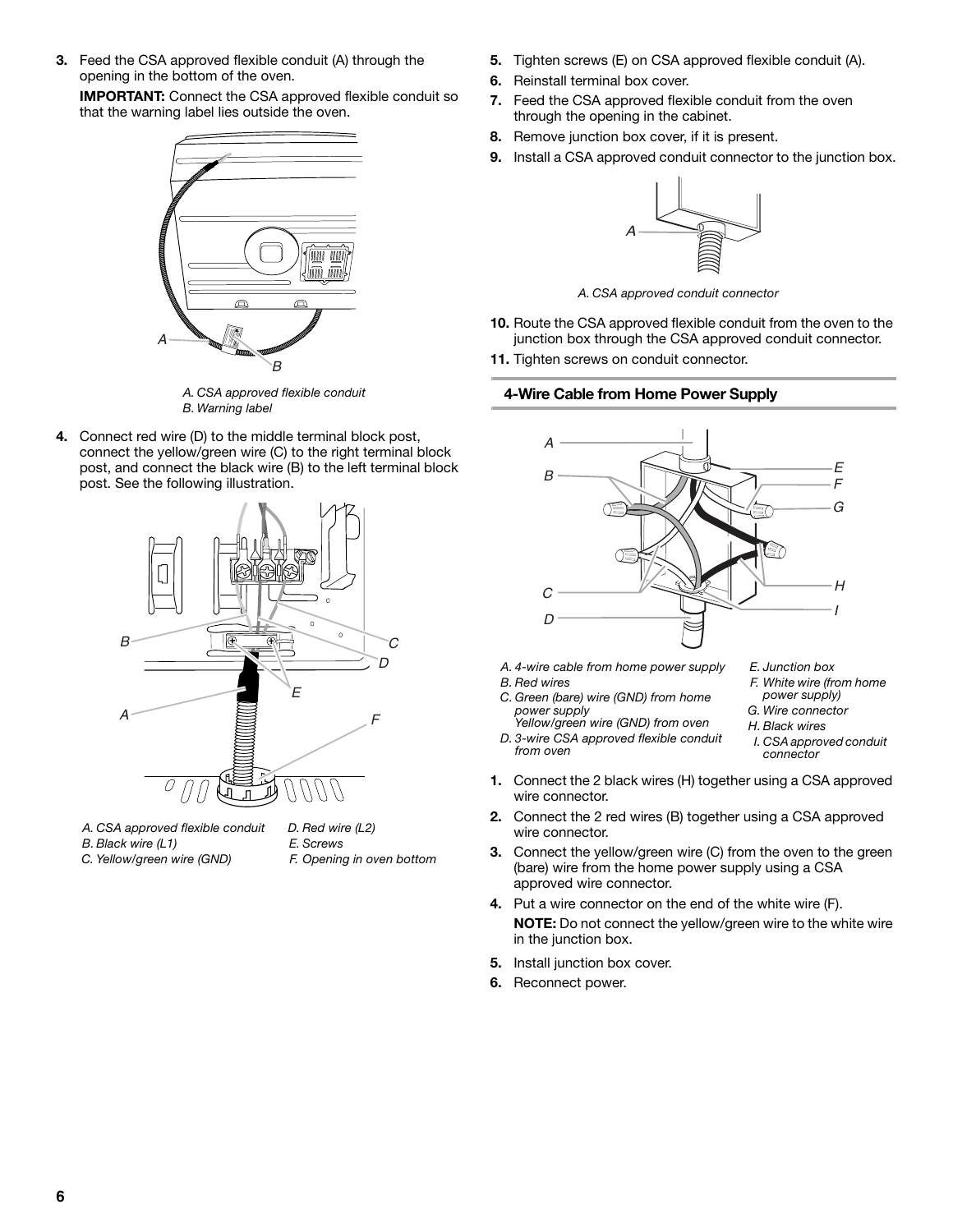# **Install Oven**

**1.** Remove the oven racks.

# **WARNING**

**Excessive Weight Hazard**

**Use two or more people to move and install oven.**

**Failure to do so can result in back or other injury.**

**2.** Using two or more people, lift the oven by the side handles located on the right and left side of the oven. Gently insert into the cabinet cutout.



**3.** Push against seal area of front frame to push oven into cabinet.



**4.** Securely fasten oven to cabinet using the two 4 x 25 mm selftapping screws provided. Insert the screws through holes in mounting rails. Do not overtighten screws.



- **5.** Install the oven racks.
- **6.** Replace oven door by inserting both hanger arms into the door.



- **7.** Open the oven door. You should hear a "click" as the door is set into place.
- **8.** Move the hinge levers back to the locked position.
- **9.** Check that the door is free to open and close. If it is not, repeat the oven door removal process and installation procedures. See "Remove Oven Door" section.
- **10.** Reconnect power.
- **11.** On some models, the display panel will light briefly, and "--:--" should appear in the display.
- **12.** If display panel does not light, please reference the "Assistance or Service" section of the Use and Care Guide or contact the dealer from whom you purchased your oven.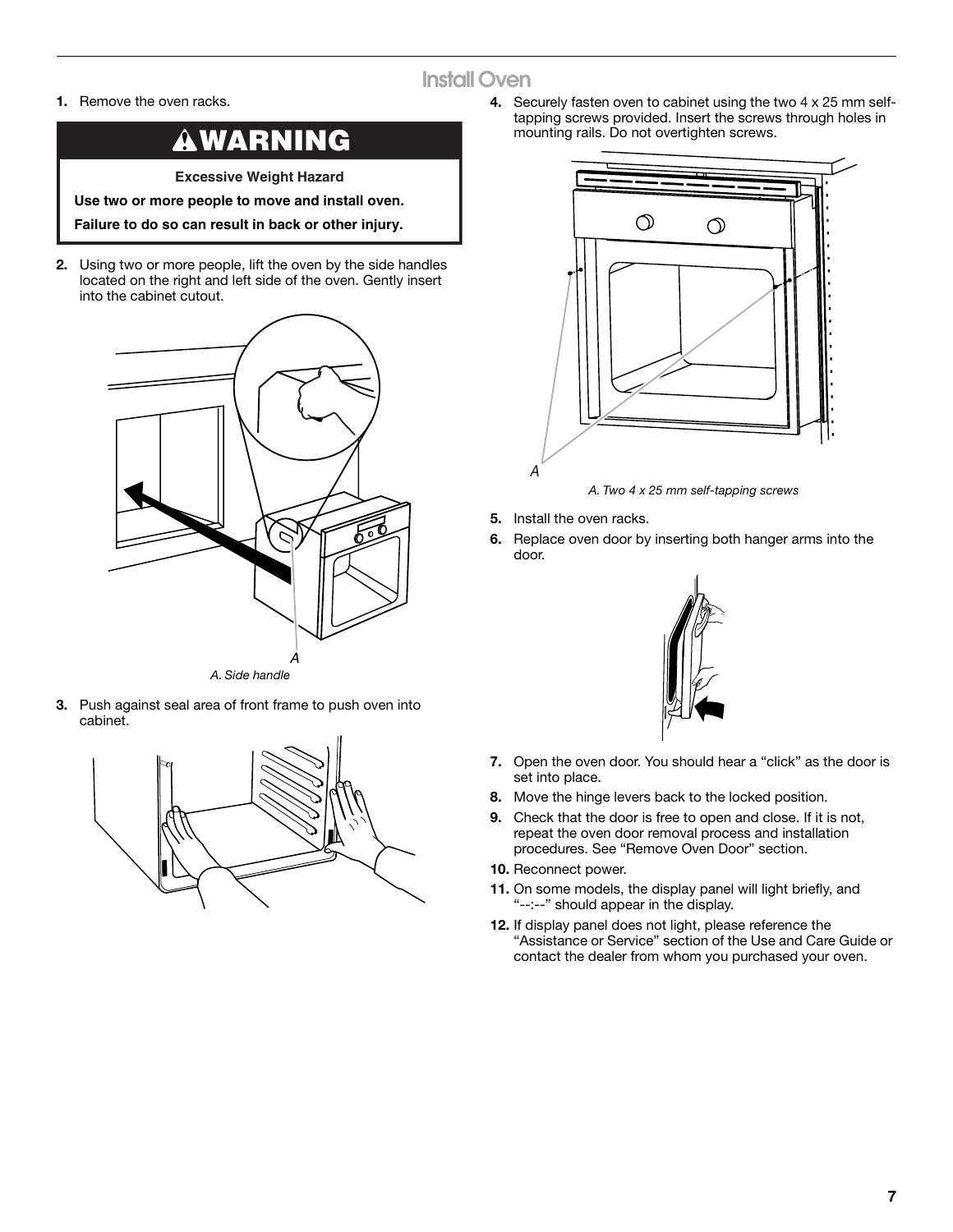# **Complete Installation**

- **1.** Check that all parts are now installed. If there is an extra part, go back through the steps to see which step was skipped.
- **2.** Check that you have all of your tools.
- **3.** Dispose of/recycle all packaging materials.
- **4.** For oven use and cleaning, read the Use and Care Guide.

## **Check Operation**

**1.** Turn the oven control knob to the oven light position. Check that oven light turns on.

### **If oven(s) does not operate, check the following:**

- Household fuse is intact and tight; or circuit breaker has not tripped.
- Electrical supply is connected.
- See "Troubleshooting" section in the Use and Care Guide.
- **2.** When oven has been on for 5 minutes, feel for heat.

### **If you do not feel heat, turn off the oven and contact a qualified technician.**

**3.** To set clock and other oven functions, refer to the Use and Care Guide.

### **If you need Assistance or Service:**

Please reference the "Assistance or Service" section of the Use and Care Guide, or contact the dealer from whom you purchased your built-in oven.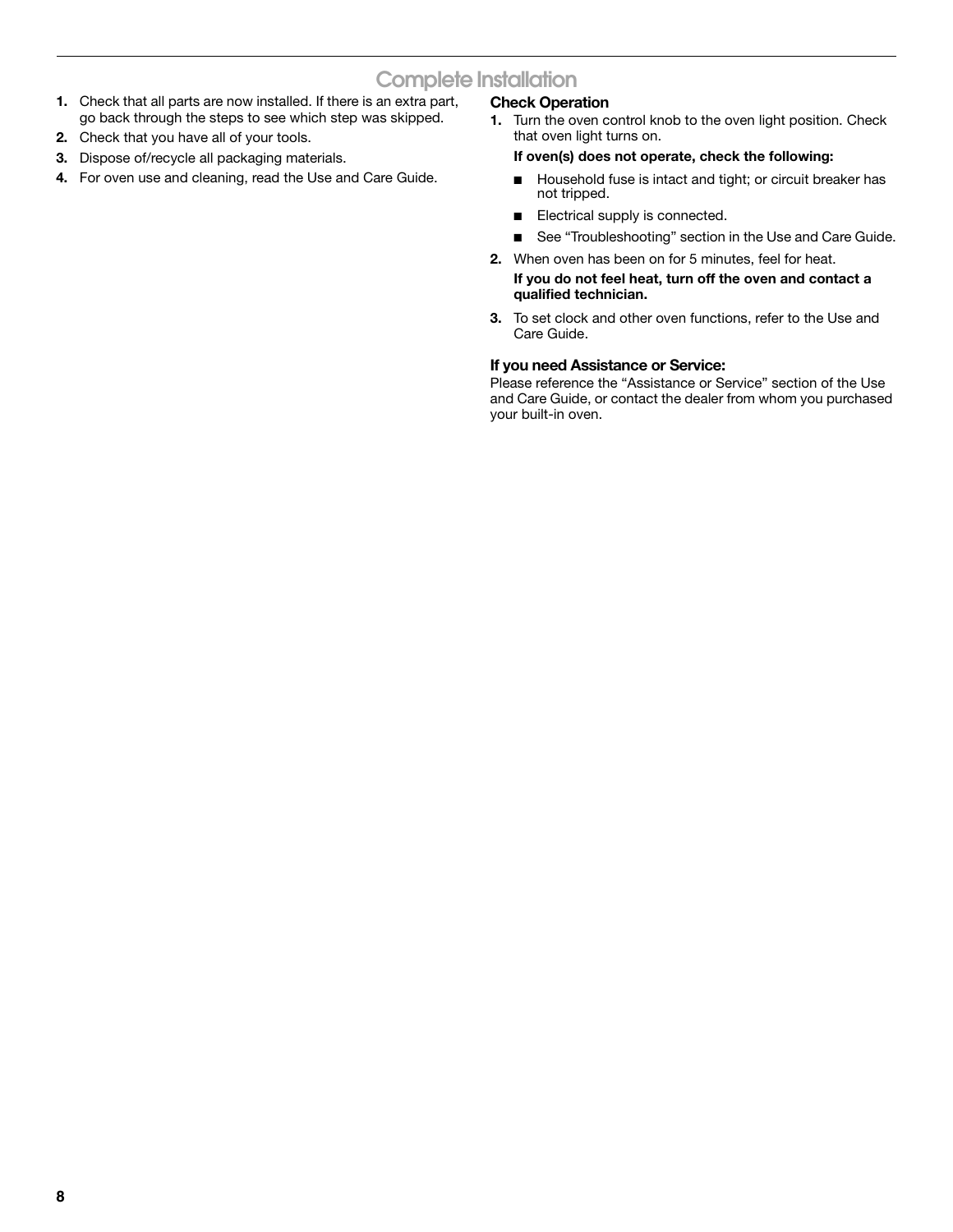# **SÉCURITÉ DU FOUR ENCASTRÉ**

# **Votre sécurité et celle des autres est très importante.**

Nous donnons de nombreux messages de sécurité importants dans ce manuel et sur votre appareil ménager. Assurez-vous de toujours lire tous les messages de sécurité et de vous y conformer.



Voici le symbole d'alerte de sécurité.

Ce symbole d'alerte de sécurité vous signale les dangers potentiels de décès et de blessures graves à vous et à d'autres.

Tous les messages de sécurité suivront le symbole d'alerte de sécurité et le mot "DANGER" ou "AVERTISSEMENT". Ces mots signifient :

# **DANGER**

### $\blacktriangle$ **AVERTISSEMENT**

**Risque possible de décès ou de blessure grave si vous ne suivez pas immédiatement les instructions.** 

**Risque possible de décès ou de blessure grave si vous ne suivez pas les instructions.** 

Tous les messages de sécurité vous diront quel est le danger potentiel et vous disent comment réduire le risque de blessure et ce qui peut se produire en cas de non-respect des instructions.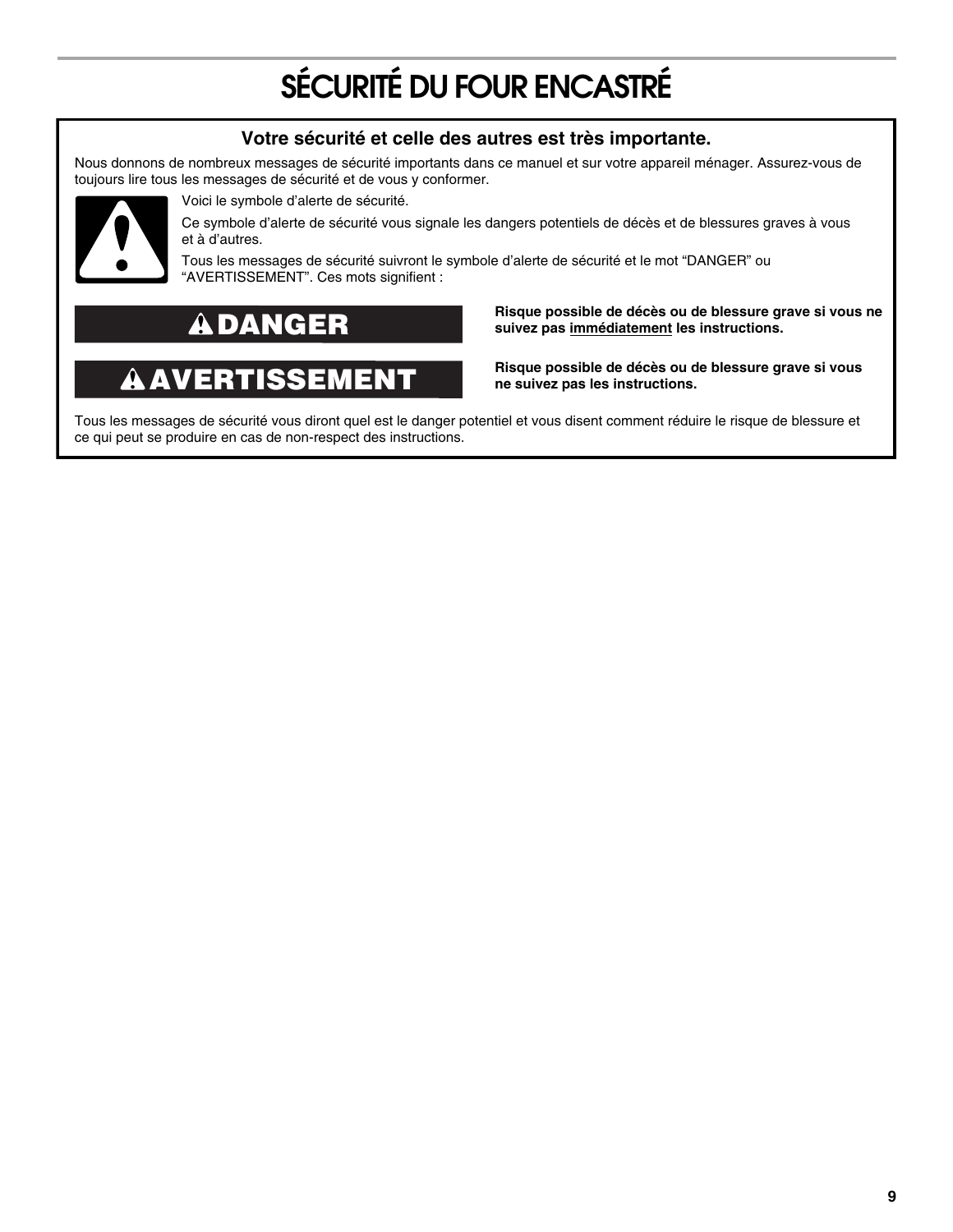# **EXIGENCES D'INSTALLATION**

# **Outils et pièces**

Rassembler les outils et composants nécessaires avant d'entreprendre l'installation. Lire et observer les instructions fournies avec chacun des outils de la liste ci-dessous.

## **Outils nécessaires**

- Tournevis Phillips
- Tournevis à lame plate
- Mètre ruban
- Perceuse (pour l'installation dans un placard mural)
- Foret de 1" (2,5 cm) (pour installation dans un placard mural)
- **Niveau**

## **Pièces nécessaires**

Connecteurs de conduit homologués CSA

## **Pièces fournies**

- Connecteur de conduit homologué CSA
- Deux vis autotaraudantes de 4 x 25 mm

Consulter les codes locaux. Vérifier l'alimentation électrique existante. Voir "Spécifications électriques".

Il est recommandé de faire réaliser tous les raccordements électriques par un électricien qualifié agréé.

# **Exigences d'emplacement**

**IMPORTANT :** Observer les dispositions de tous les codes et règlements en vigueur.

- Respecter les dimensions indiquées pour les ouvertures à découper dans les placards. Ces dimensions tiennent compte des dégagements de séparation nécessaires pour le four.
- L'espace d'installation doit permettre la formation d'une enceinte complète autour de la partie encastrée du four.
- Une source d'électricité avec liaison à la terre est nécessaire. Voir la section "Spécifications électriques".
- Le boîtier de raccordement doit être situé à moins de 3" (7,6 cm) au-dessous de la surface de support lorsque le four est installé dans un placard mural. Un trou de diamètre 1" (2,5 cm) ou plus doit avoir été percé dans l'angle arrière gauche ou droit de la surface de support pour le passage du câble d'alimentation de l'appareil jusqu'au boîtier de connexion.

**REMARQUE :** Pour l'installation sous un plan de travail, on recommande que le boîtier de connexion soit situé dans le placard adjacent de droite ou de gauche. Si l'on installe le boîtier de connexion sur le mur arrière, derrière le four, le boîtier de connexion doit être encastré et placé dans l'angle inférieur ou supérieur du placard, à gauche ou à droite, afin que l'on puisse introduire le four dans l'ouverture du placard. La surface de support du four doit être robuste, horizontale et en affleurement avec le bas de l'ouverture découpée dans le placard. Le plancher doit pouvoir supporter le poids d'un four de 140 lb (63,5 kg).

**IMPORTANT :** Afin d'éviter d'endommager les placards, consulter l'installateur ou le fabricant des placards pour déterminer si les matériaux utilisés peuvent subir un changement de couleur, une déstratification ou d'autres dommages. Ce four a été conçu conformément aux critères de la norme CSA International et respecte les températures maximales permises de 194°F (90°C) pour les placards en bois.

### **Installation sous un plan de travail (avec table de cuisson installée au-dessus) :**

Les fours homologués pour ce type d'installation comportent une étiquette d'homologation placée sur le dessus du four. Voir les instructions d'installation sous le plan de travail pour connaître les dimensions de l'ouverture à réaliser et les combinaisons approuvées four/table de cuisson (document distinct).

## **Dimensions du produit**

*D. 23½" (59,5 cm)*

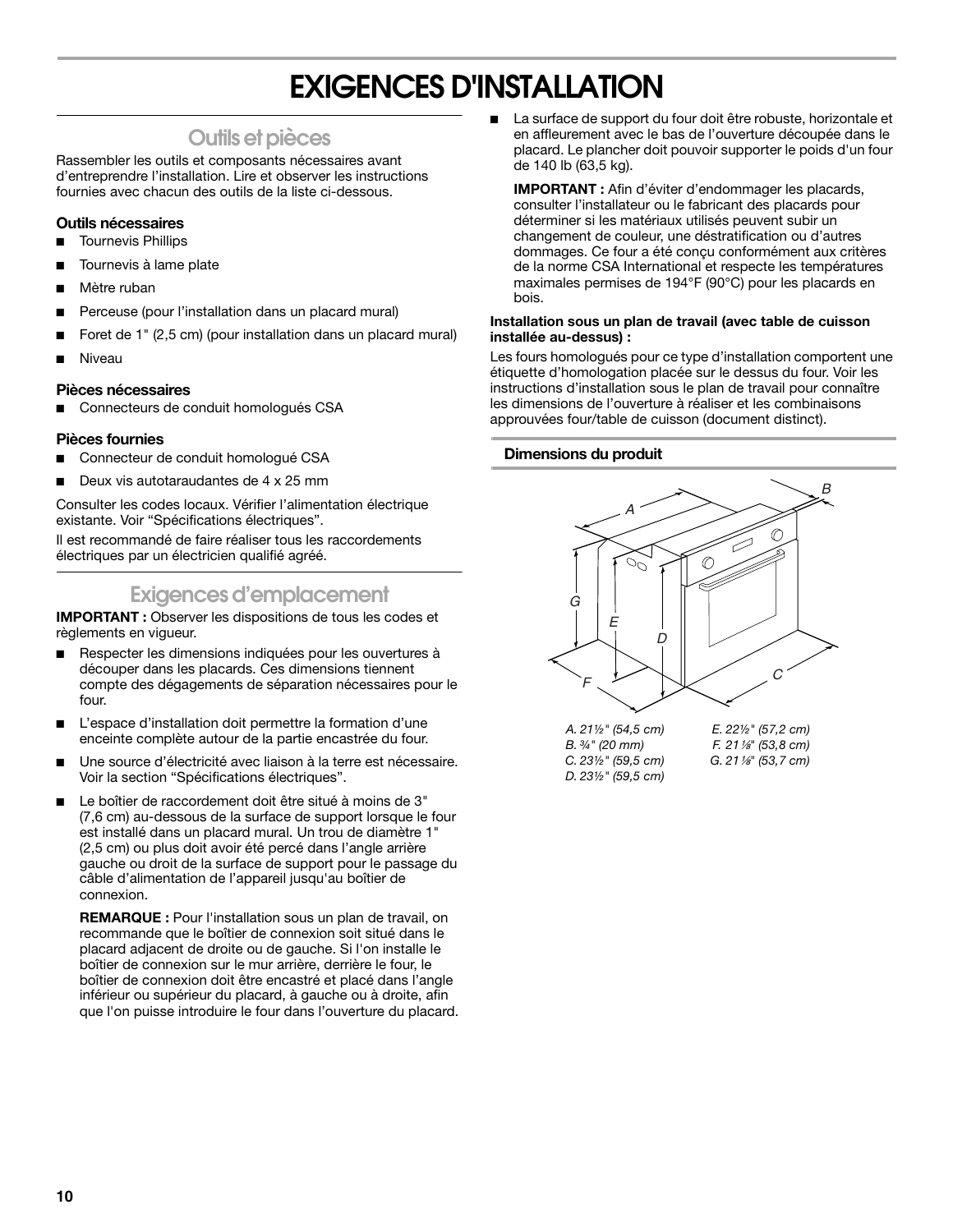### **Dimensions du placard**

**IMPORTANT :** Pour que le système de refroidissement puisse fonctionner correctement, le placard doit comporter des ouvertures tel qu'indiqué dans les illustrations suivantes. Les dimensions suggérées pour les ouvertures sont indiquées.

Les flèches indiquent le déplacement d'air nécessaire pour que le four puisse refroidir correctement durant son utilisation.

#### **Four installé sous comptoir**



- *A. 1*³⁄₁₆*" (3,0 cm) maximum B. 19*⁵⁄₈*" (50,0 cm) minimum C. 21*⁵⁄₈*" (55,0 cm) minimum*
- *D. 22" (56,0 cm) minimum E. 23*⁵⁄₈*" (60,0 cm) minimum*



*A.* ³⁄₁₆*" (5 mm)*

**Four installé dans un placard encastré**



- *A. 1*³⁄₁₆*" (3 cm) maximum*
- *B. 19*⁵⁄₈*" (50 cm) minimum C. 21*⁵⁄₈*" (55 cm) minimum*
- *D. 22" (56 cm) minimum E.* 23"+ 1/<sub>16</sub>" (58,3 cm+2 mm)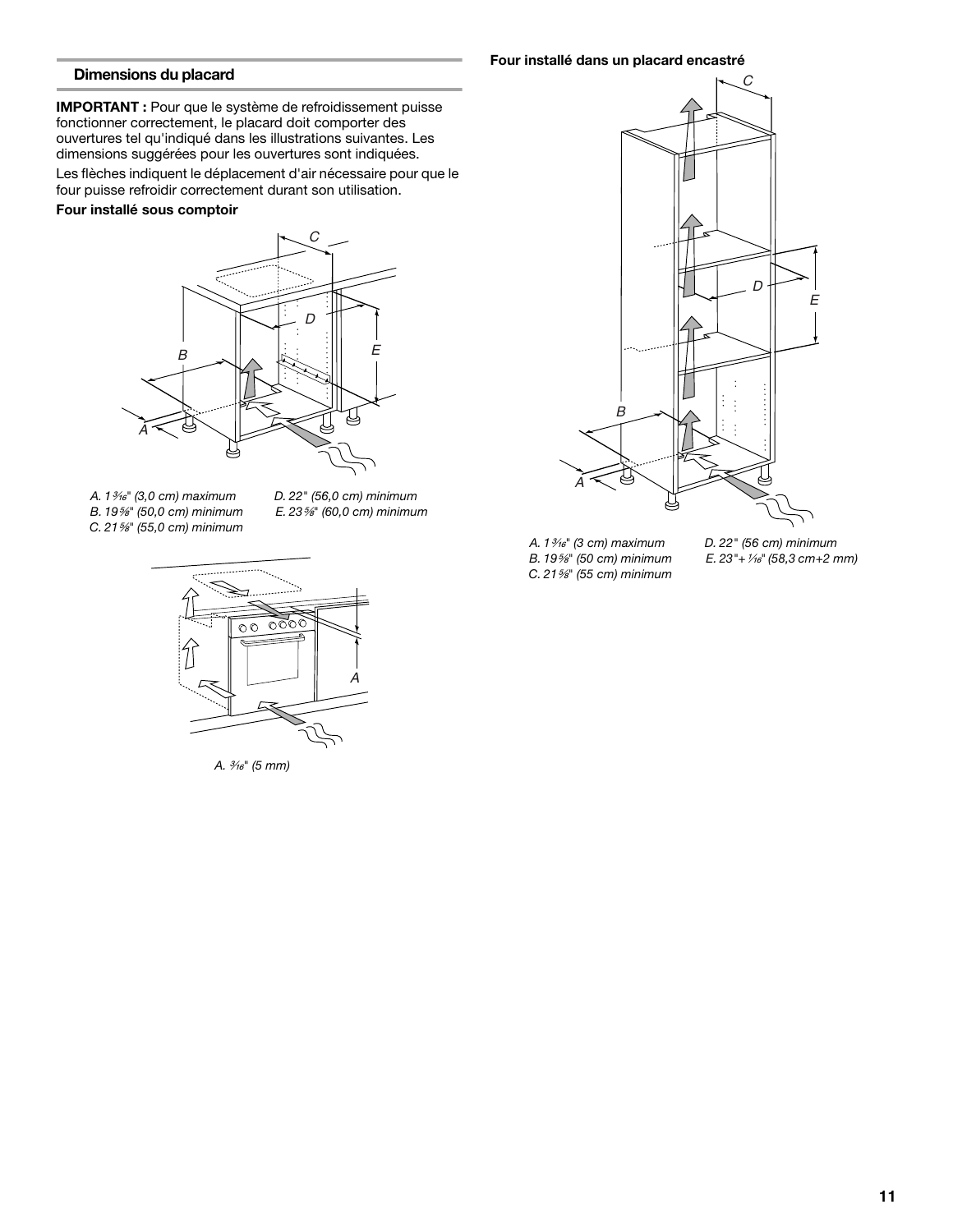# **Spécifications électriques**

Si on utilise un conducteur distinct de liaison à la terre et lorsque les codes le permettent, il est recommandé qu'un électricien qualifié vérifie que la liaison à la terre et le calibre des fils sont conformes aux codes locaux.

En cas de doute quant à la qualité de la liaison à la terre du four, consulter un électricien qualifié.

Ce four doit être raccordé à un système permanent, métallique de câblage relié à la terre.

Vérifier que le raccordement à la source d'électricité et le calibre des conducteurs sont adéquats et conformes aux prescriptions de la plus récente édition des normes CSA C22.1-94, Canadian Electrical Code, partie 1 et C22.2 No. O-M91, ainsi qu'à tous les codes et règlements locaux en vigueur.

Pour obtenir un exemplaire des normes des codes ci-dessus, contacter :

Association canadienne de normalisation 178 Rexdale Blvd. Toronto, ON M9W 1R3 CANADA.

## **Raccordement électrique**

Pour installer le four correctement, il faut établir le type de raccords électriques que l'on utilisera et suivre les instructions indiquées ici.

Le four doit être alimenté par une source d'électricité appropriée (caractéristiques de tension et fréquence spécifiées sur la plaque signalétique). La plaque signalétique se trouve sur la surface verticale à droite du châssis du four. Voir l'illustration ci-dessous.



*A. Plaque signalétique*

- Un modèle à 120/240 volts de 3,6 kW ou moins doit être alimenté par un circuit indépendant de 15 A. Un modèle de 3,6 kW à 4,8 kW à 120/240 volts doit être alimenté par un circuit indépendant de 20 A.
- L'emploi d'un disjoncteur est recommandé.
- Raccorder l'appareil directement au tableau de distribution (fusible ou disjoncteur) par un câble à conducteur de cuivre à gaine flexible à blindage métallique ou à gaine non métallique (avec conducteur de liaison à la terre). Voir la section "Raccordement électrique".
- Le conduit flexible homologué CSA depuis le four doit être raccordé directement au boîtier de connexion.
- Installer un fusible aux deux extrémités de la ligne.
- Ne pas couper le conduit. La longueur du conduit fournie est destinée à faciliter l'entretien du four.
- L'installateur doit fournir un connecteur de conduit homologué CSA.
- Si le domicile possède un câblage en aluminium, suivre la procédure ci-dessous :
	- **1.** Connecter une section de câblage en cuivre massif aux extrémités des conducteurs de conduit flexible homologué CSA.
	- **2.** Connecter le câblage en aluminium à la section ajoutée de câblage en cuivre en utilisant des connecteurs et/ou des outils spécialement conçus pour fixer le cuivre à l'aluminium.

Suivre la procédure recommandée par le fabricant de connecteurs électriques. La connexion aluminium/cuivre doit être conforme aux codes locaux et aux pratiques de câblage acceptées par l'industrie.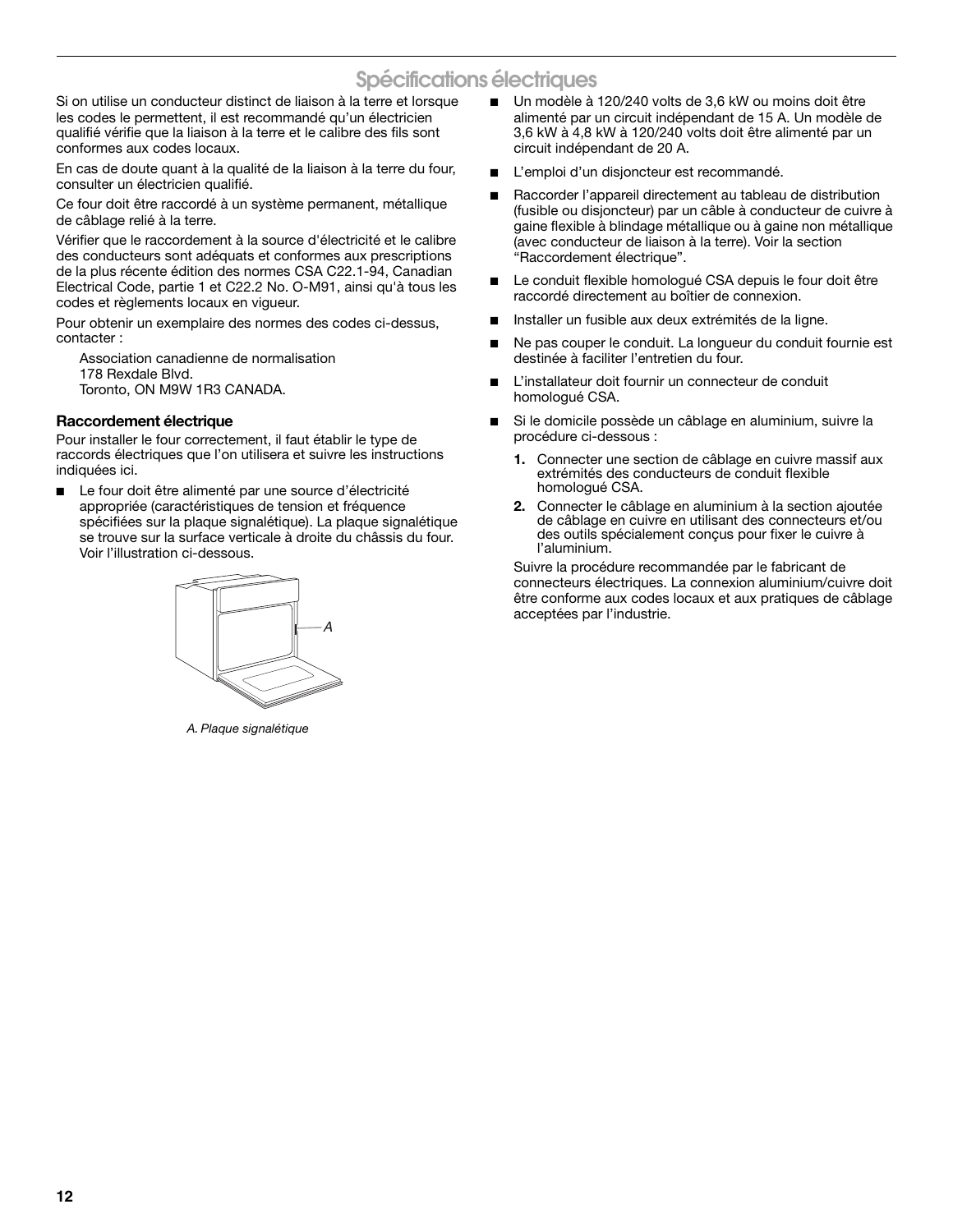# **INSTRUCTIONS D'INSTALLATION**

# **Préparation du four encastré**

**1.** Choisir l'emplacement final pour l'installation du four. Éviter de percer ou de sectionner le câblage du domicile pendant l'installation.

# **AVERTISSEMENT**

**Risque du poids excessif**

**Utiliser deux ou plus de personnes pour déplacer et installer le four.**

**Le non-respect de cette instruction peut causer une blessure au dos ou d'autre blessure.**

- **2.** Pour éviter d'endommager le plancher, placer le four sur une feuille de carton avant l'installation. Pour soulever l'appareil, ne pas prendre prise sur la poignée ou sur une autre partie de l'avant du châssis.
- **3.** Enlever les matériaux d'emballage et les rubans adhésifs du four.
- **4.** Enlever le matériel à l'intérieur du sachet de documentation.
- **5.** Retirer et mettre de côté les grilles et autres pièces qui se trouvent à l'intérieur du four.
- **6.** Approcher le four et la feuille de carton de l'emplacement définitif du four.

# **Dépose de la porte du four**

**IMPORTANT :** Employer les deux mains pour retirer les portes du four.

- **1.** Ouvrir la porte du four complètement.
- **2.** Relever le loquet de charnière de chaque côté.



- **3.** Fermer la porte du four aussi loin que cela est possible.
- **4.** Soulever la porte du four en la retenant de chaque côté. Continuer de maintenir la porte du four fermée et la dégager du châssis de la porte du four.



# **Raccordement électrique**

- **1.** Déconnecter la source de courant électrique.
- **2.** Ôter les vis du couvercle du boîtier de connexion.



**Le non-respect de ces instructions peut causer un décès, un incendie ou un choc électrique.** *A. Vis du couvercle du boîtier de connexion*

Ce four est équipé de conducteurs d'alimentation rouge et noir (configuration d'usine) et d'un conducteur jaune/vert torsadé, relié à la caisse de l'appareil. Le four est assemblé sans conducteur neutre blanc.



*B. Couvercle du boîtier de connexion*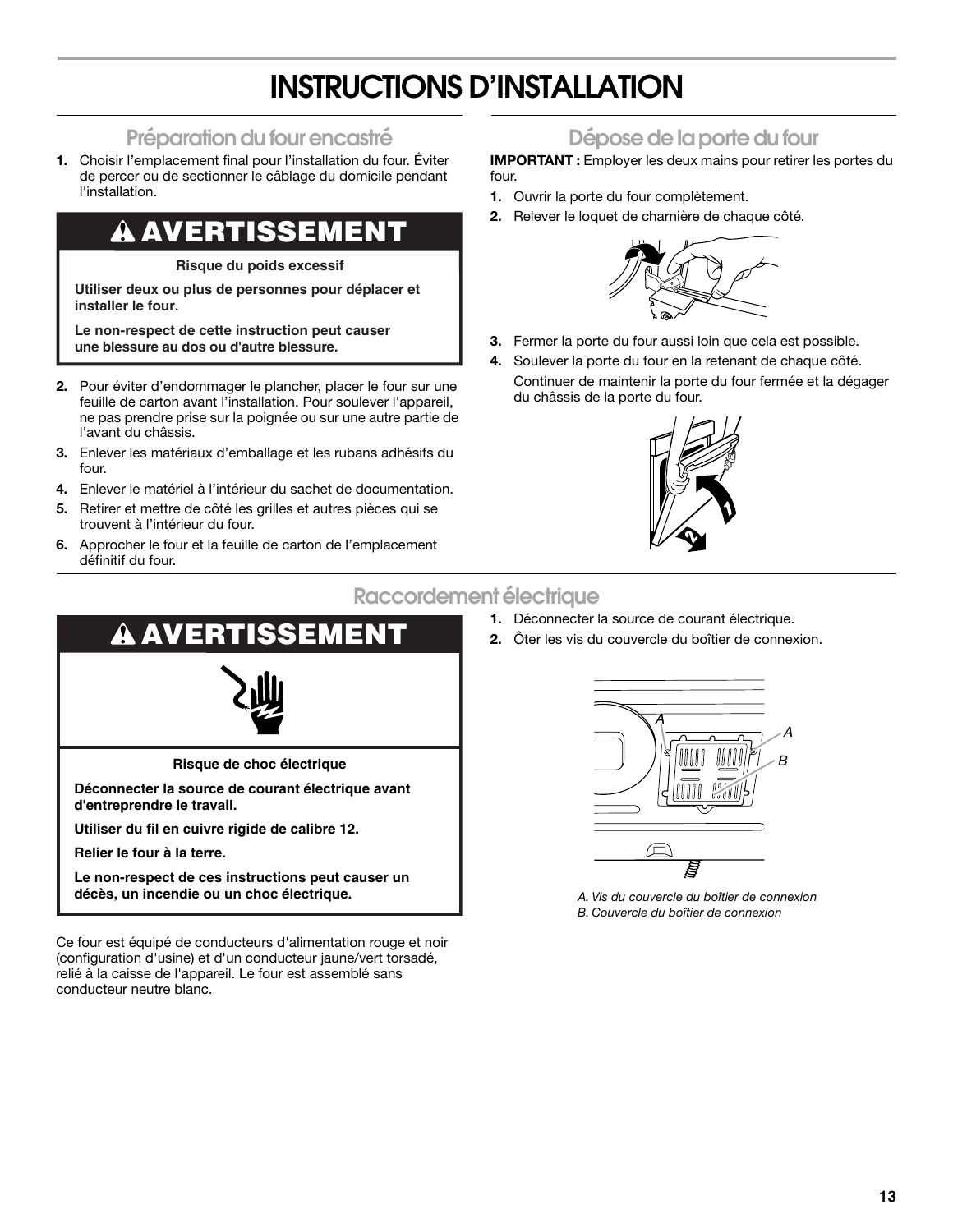**3.** Introduire le conduit flexible homologué CSA (A) dans l'ouverture du fond du four.

**IMPORTANT :** Raccorder le conduit flexible homologué CSA de manière à ce que l'étiquette d'avertissement se trouve à l'extérieur du four.



*A. Conduit flexible homologué CSA B. Étiquette d'avertissement*

**4.** Connecter le conducteur rouge (D) au plot central du boîtier de raccordement, le conducteur jaune/vert (C) au plot droit du boîtier de raccordement, et le conducteur noir (B) au plot gauche du boîtier de raccordement. Voir l'illustration suivante.



*A. Conduit flexible homologué CSA*

*D. Conducteur rouge (L2)*

*B. Conducteur noir (L1) C. Conducteur jaune/vert (terre)* *E. Vis F. Ouverture dans le fond du four*

- **5.** Serrer les vis (E) sur le conduit flexible homologué CSA (A).
- **6.** Réinstaller le couvercle du boîtier de connexion.
- **7.** Acheminer le conduit flexible homologué CSA depuis le four jusqu'à l'ouverture dans le placard.
- **8.** Si le boîtier de connexion comporte un couvercle, ôter le couvercle.

**9.** Installer un connecteur de conduit homologué CSA sur le boîtier de connexion.



*A. Connecteur de conduit homologué CSA*

- **10.** Acheminer le conduit flexible homologué CSA depuis le four jusqu'au boîtier de connexion à l'aide du connecteur de conduit homologué CSA.
- **11.** Serrer les vis sur le connecteur de conduit.

### **Câble à 4 conducteurs depuis l'alimentation électrique du domicile**



- *A. Câble à 4 conducteurs depuis l'alimentation électrique du domicile*
- *B. Conducteurs rouges C. Conducteur vert [nu(terre)] depuis l'alimentation électrique du domicile Conducteur jaune/vert (terre) depuis le four*
- *D. Conduit flexible à 3 conducteurs homologué CSA depuis le four*
- *E. Boîtier de connexion*
- *F. Conducteur blanc (depuis l'alimentation électrique du domicile)*
- *G. Connecteur de fils*
- *H. Conducteurs noirs*
- *I. Connecteur de conduit homologué CSA*
- **1.** Connecter ensemble les 2 connecteurs noirs (H) avec un connecteur de fils homologué CSA.
- **2.** Connecter ensemble les 2 conducteurs rouges (B) avec un connecteur de fils homologué CSA.
- **3.** À l'aide d'un connecteur de fils homologué CSA, connecter le conducteur jaune/vert (C) du four au conducteur vert (nu) du câble d'alimentation du domicile.
- **4.** Placer un connecteur de fils homologué CSA à l'extrémité du conducteur blanc (F).

**REMARQUE :** Ne pas connecter le conducteur jaune/vert au conducteur blanc dans le boîtier de connexion.

- **5.** Installer le couvercle du boîtier de connexion.
- **6.** Reconnecter la source de courant électrique.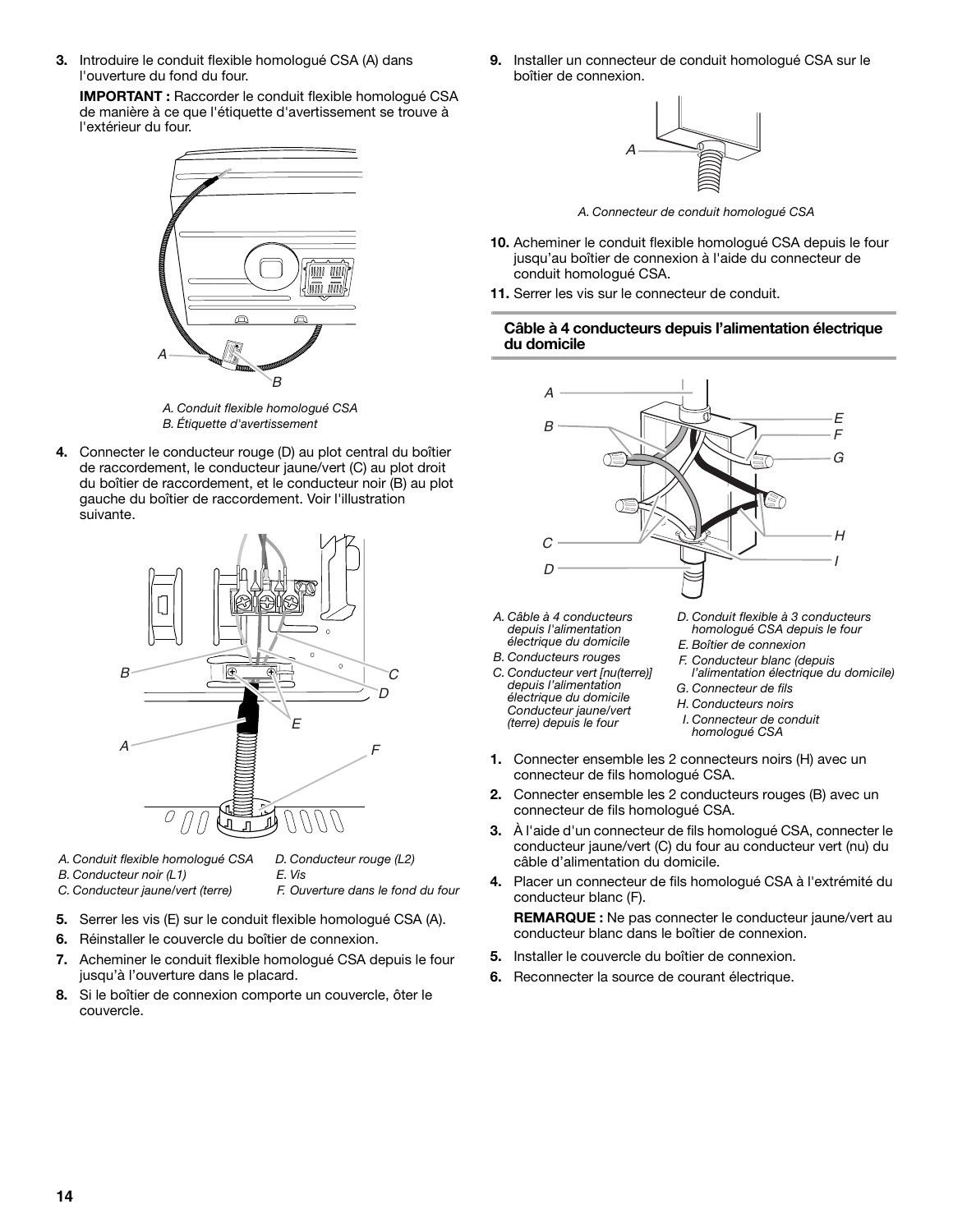# **Installation du four**

**1.** Retirer les grilles du four.

### **AVERTISSEMENT** A

**Risque du poids excessif**

**Utiliser deux ou plus de personnes pour déplacer et installer le four.**

**Le non-respect de cette instruction peut causer une blessure au dos ou d'autre blessure.**

**2.** À l'aide de deux personnes ou plus, soulever le four par les poignées latérales situées de chaque côté du four. Insérer délicatement le four dans l'ouverture du placard.



*A. Poignée latérale*

**3.** Pousser contre la zone du joint de l'avant du châssis pour pousser le four dans le placard.



**4.** Fixer solidement le four au placard à l'aide des deux vis autotaraudantes de 4 x 25 mm fournies. Insérer les vis à travers les trous des rails de montage. Ne pas serrer excessivement les vis.



*A. Deux vis autotaraudantes de 4 x 25 mm*

- **5.** Installer les grilles du four.
- **6.** Réinstaller la porte du four en insérant les deux bras de suspension dans la porte.



- **7.** Ouvrir la porte du four. Vous devriez entendre un déclic lors de la mise en place de la porte.
- **8.** Remettre les leviers des charnières à la position verrouillée.
- **9.** Vérifier que la porte s'ouvre et se ferme facilement. En cas d'impossibilité d'ouverture ou de fermeture parfaite de la porte, répéter les procédures de dépose et d'installation de la porte. Voir la section "Dépose de la porte du four".
- **10.** Reconnecter la source de courant électrique.
- **11.** Sur certains modèles, le tableau d'affichage s'allume brièvement et "--:--" apparaît.
- **12.** Si le tableau d'affichage ne s'allume pas, consulter la section "Assistance ou service" du guide d'utilisation et d'entretien ou contacter le marchand auprès duquel le four a été acheté.